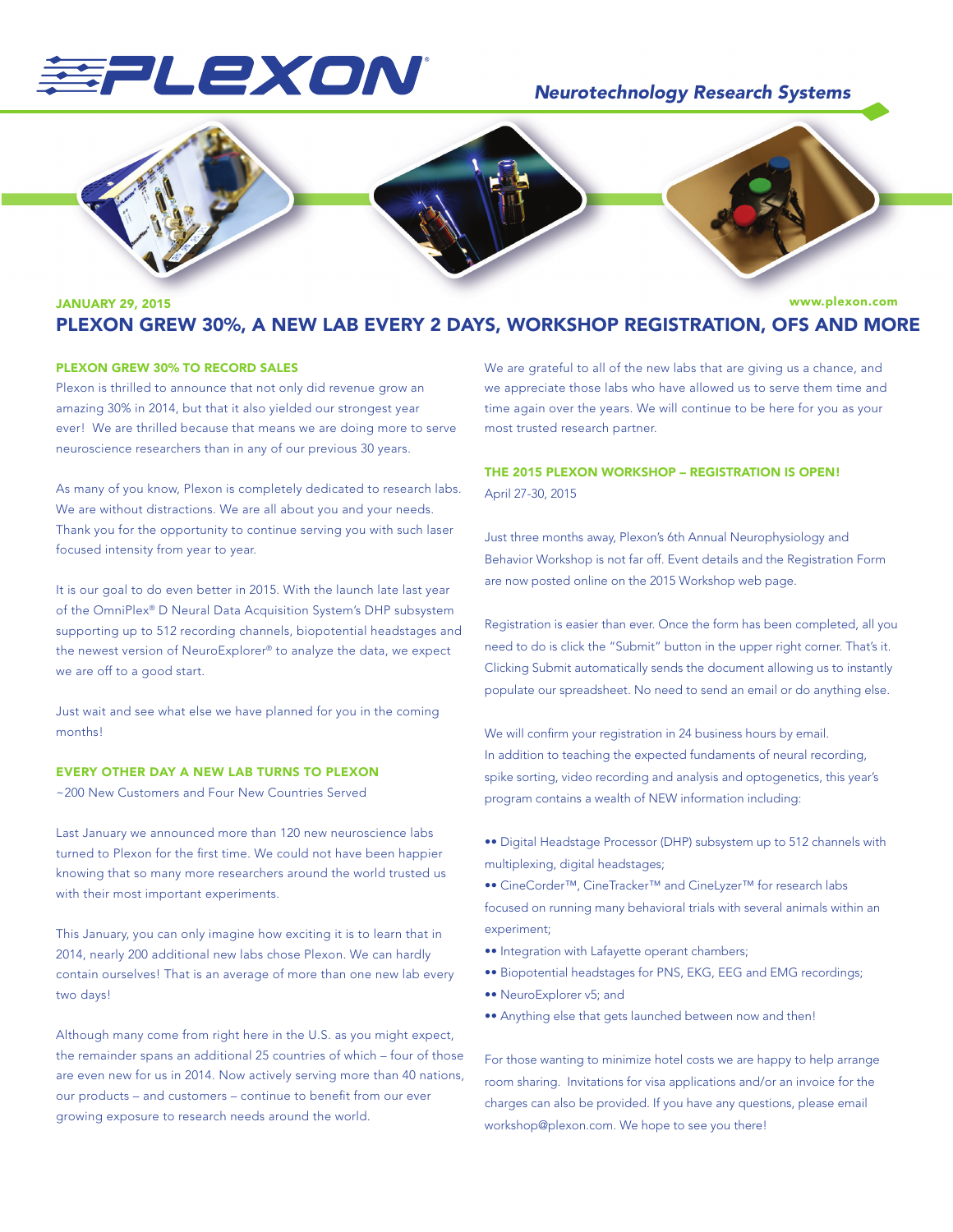

## JANUARY 29, 2015, PAGE 2

www.plexon.com

## OFFLINE SORTER™ V3.3.4 IS AVAILABLE

Offline Sorter™ v3.3.4 is now released and available on the website. The previous version posted last September contained a few bugs regarding the Timeline view and exporting that we felt needed addressed. For details about the specific bugs, please reference the *Offline Sorter Change Log* posted online at www.plexon.com/software-downloads under the Offline Sorter header.

It is notable that beginning with this version, only Windows® 7 64-bit is supported as we transition off of Windows XP completely (see "Did you know . . . " section below for more information about computer support). As always, contact support@plexon.com with any questions or assistance.

## DID YOU KNOW . . . PLEXON SUPPORT FOR WINDOWS XP IS ENDING?

Plexon is no longer releasing Windows XP installers for the new versions of Offline Sorter and CinePlex®. Now that Microsoft has discontinued support for Windows XP, many university administrators are removing XP computers from their networks. Plus, it is more difficult to obtain XP software and XP computers.

Other Plexon software, such as OmniPlex and Radiant™, will discontinue Windows XP support when they are next released. We plan on keeping the last versions of the software that have Windows XP installers on the Plexon website for users that still have Windows XP PCs, but these Windows XP versions will not have bug fixes or additional features added to them.

If you have questions or want to know how to update your Windows XPbased system to Windows 7, please contact Plexon Support at support@plexon.com.

## PLEXON WORKSHOP ALUMNI SPEAK OUT: FARRAN BRIGGS

*"I am a relatively new PI and Plexon user and I attended the Plexon Workshop along with two of my lab members. The workshop is a handson training experience where attendees not only receive a wide range of valuable information about Plexon hardware and software, they also learn how to actually use the systems. For us, a week of intense hands-on training was well spent and probably saved us countless lab hours that would otherwise have been devoted to learning the systems on our own. I would therefore highly recommend the Plexon Workshop to anyone starting out with a Plexon system or thinking of upgrading to Plexon components."*

# Farran Briggs, PhD Department of Physiology, Geisel School of Medicine at Dartmouth

## SAVE THE DATE – CHINA WORKSHOP

The China Regional Neurophysiology Workshop sponsored by Hong Kong Plexon has confirmed its dates as June 20-24, 2015. Contact jerry@plexon.com.hk for more information.

## PLEXON IS HIRING AGAIN!

We are growing again and are seeking outstanding, neuroscience-loving candidates for the following roles:

- •• Sales Engineer for Electrophysiology
- •• Sales Engineer for Behavioral Neuroscience
- •• Support Engineer for Neuroscience
- •• Senior Windows Software Engineer

If you are interested, send your resume to jobs@plexon.com.

## ½ PRICED WORKSHOP REGISTRATIONS

When you purchase a PlexBright® System with a 4 Channel Optogenetic Controller, any OmniPlex System or any CineLAB™ System, you are eligible for unlimited half-priced Workshop registrations for the upcoming Plexon Workshop. Ask your sales engineer or email workshop@plexon.com with any questions.

#### UPCOMING EVENTS

•• Computational and Systems Neuroscience (Cosyne) 2015, March 5-8; Salt Lake City, Utah, USA •• 11th Göttingen Meeting of the German Neuroscience Society,

March 18-21; Göttingen, Germany

•• Experimental Biology 2015,

March 28-April 1; Boston, Massachusetts, USA

## RESEARCH SPOTLIGHT

Let us know about your 2015 publication citing Plexon and our equipment and we will send you a thank you award with a mug and a T-shirt! Send notices, address and T-shirt size to publications@plexon.com

All articles listed are alphabetical based on first author within two categories: articles published online in electronic-only journals or ahead of print, and articles published in full print.